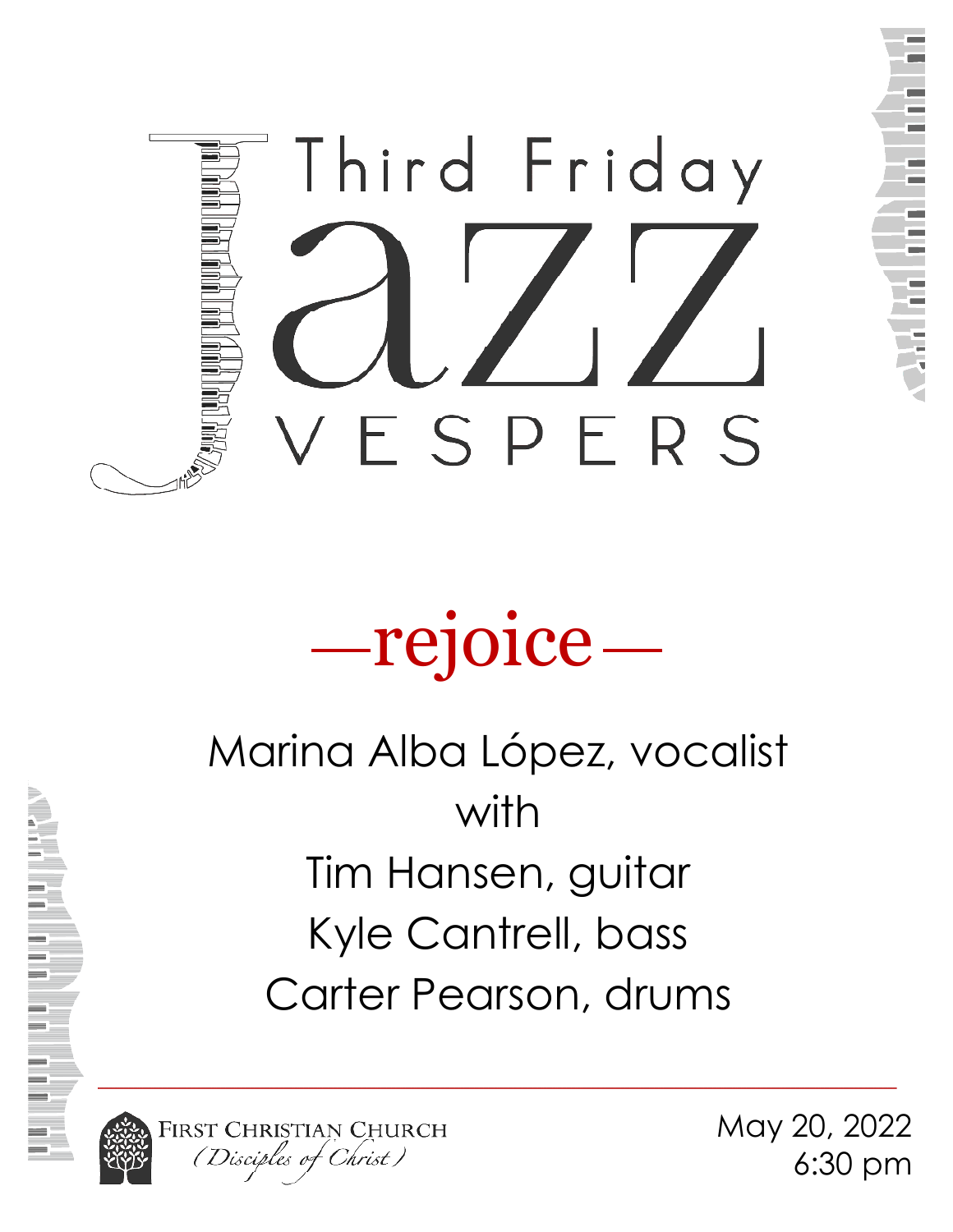# WELCOME TO THIRD FRIDAY JAZZ VESPERS



Welcome to *Third Friday Jazz Vespers* at First Christian Church. For centuries, people have asked God for guidance and care as day turns to night. This night, we ask God to refresh, inspire, and call us into a deeper relationship with the Divine Spark that is in this world. Enter into the songs, silence and poetry as you feel so moved: breathe deeply, be still, and know that you are beloved. May God bless you in this time of reflection and meditation.

# The Pattern of Vespers

**Gathering:** God beckons us to gather, to reflect on life where we live it, and to be engaged as fully as possible in the world around us. We light candles and sing a song of thanksgiving for God's bringing light into the darkness of our lives.

**Word:** God continues to communicate through words of wisdom, encouragement, hope, and challenge spoken throughout the ages by God's beloved children.

**Psalms**: Psalms are the Bible's language of prayer and praise. They provide us language to speak about all of life, including our joys, disappointments, confusion and anger, sadness, and concern for ourselves, others, and this world.

**Meditation:** When we listen and pray while gathered in community, we are reminded that we are not alone. We also affirm that life is not about "just me," but about participating in a larger movement for wholeness in a fragmented world.

**Prayers:** Prayer is honest, holy conversation with God and those who gather. God invites our honesty, joys, sorrows, confusion, anger, and wonder. Prayer practices can open us up to deeper understanding and meaningful spiritual connections with God, others, and ourselves.

**Going Out**: As we leave the vesper service, we are reminded of Christ's peace, presence and purpose in all of life.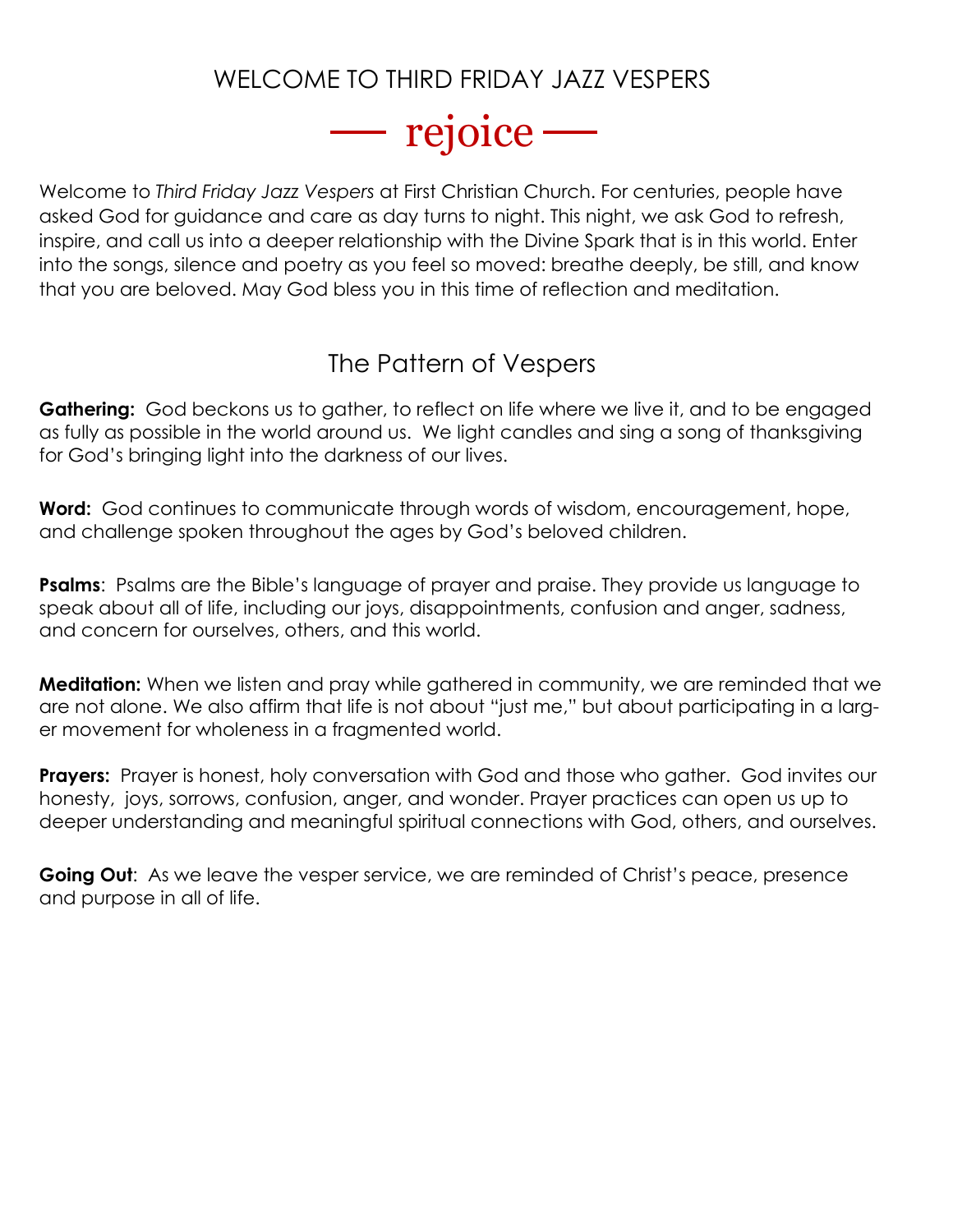# ORDER OF SERVICE

### **Gathering**

Gathering Music

Welcome

Lighting of Candles

Leader:

The coming night is dark. Let our fears of the darkness of the world

and of our own lives be dispelled in this hour.

The night is quiet.

Let the quietness of your peace enfold us,

all who are dear to us, and all who have no peace.

The night heralds the dawn.

 Let us look expectantly to a new day, new joys, new possibilities.

Evening Prayer

Leader:

Let us pray.

Creator God,

because of your abundant love

you chose to bring light and order into the formless void,

to create a world of unsurpassed beauty

and you saw that it was good.



Leader:

We ask that you continue to recreate the world

with that same attentive love,

to bring light into today's ever- increasing chaos and darkness.



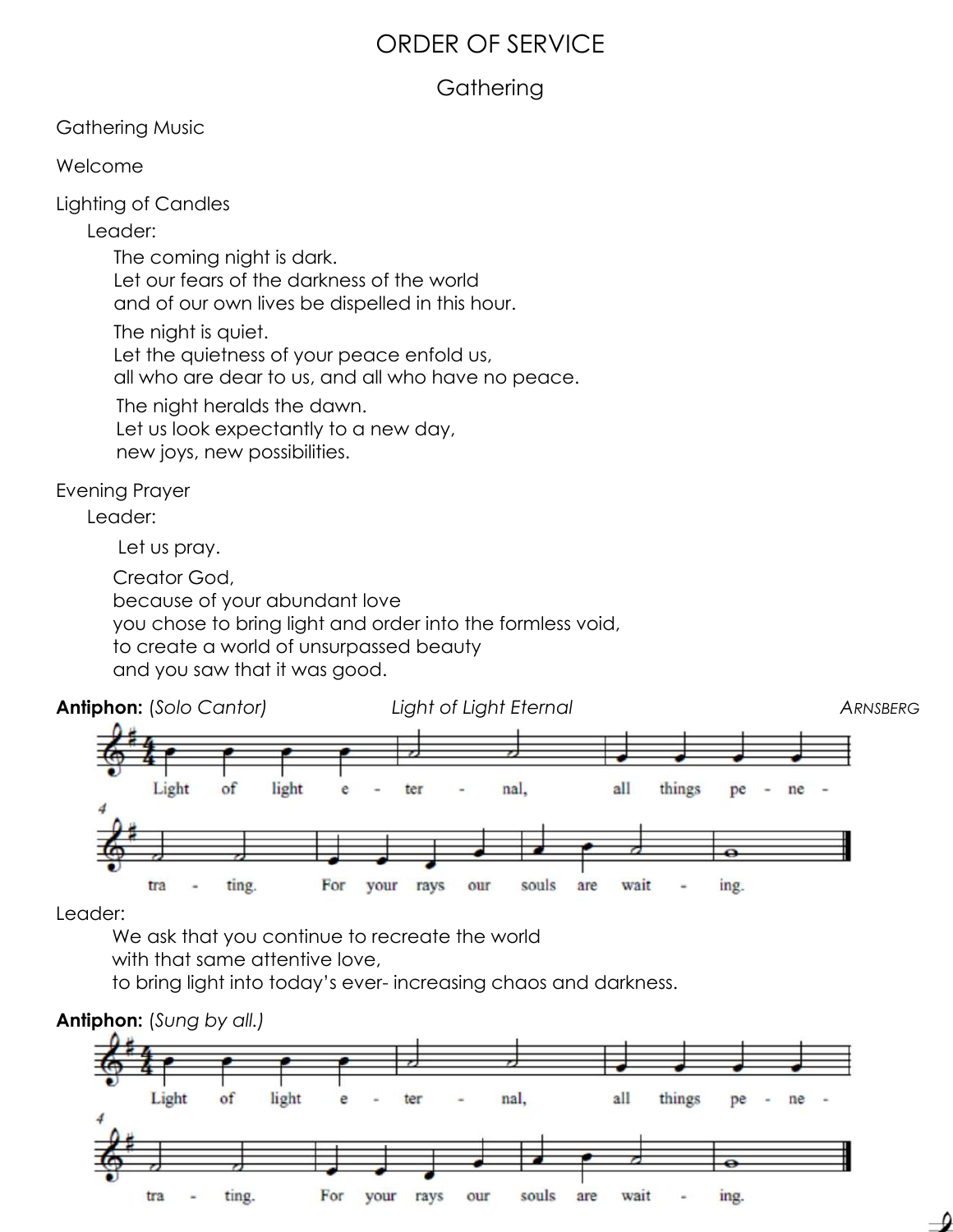Leader:

Where we have failed to be stewards and caretakers of your creation, replenish our hearts so that we too can renew the face of the earth. We ask in the name of the risen Christ.

**Antiphon:** (*Sung by all.)*

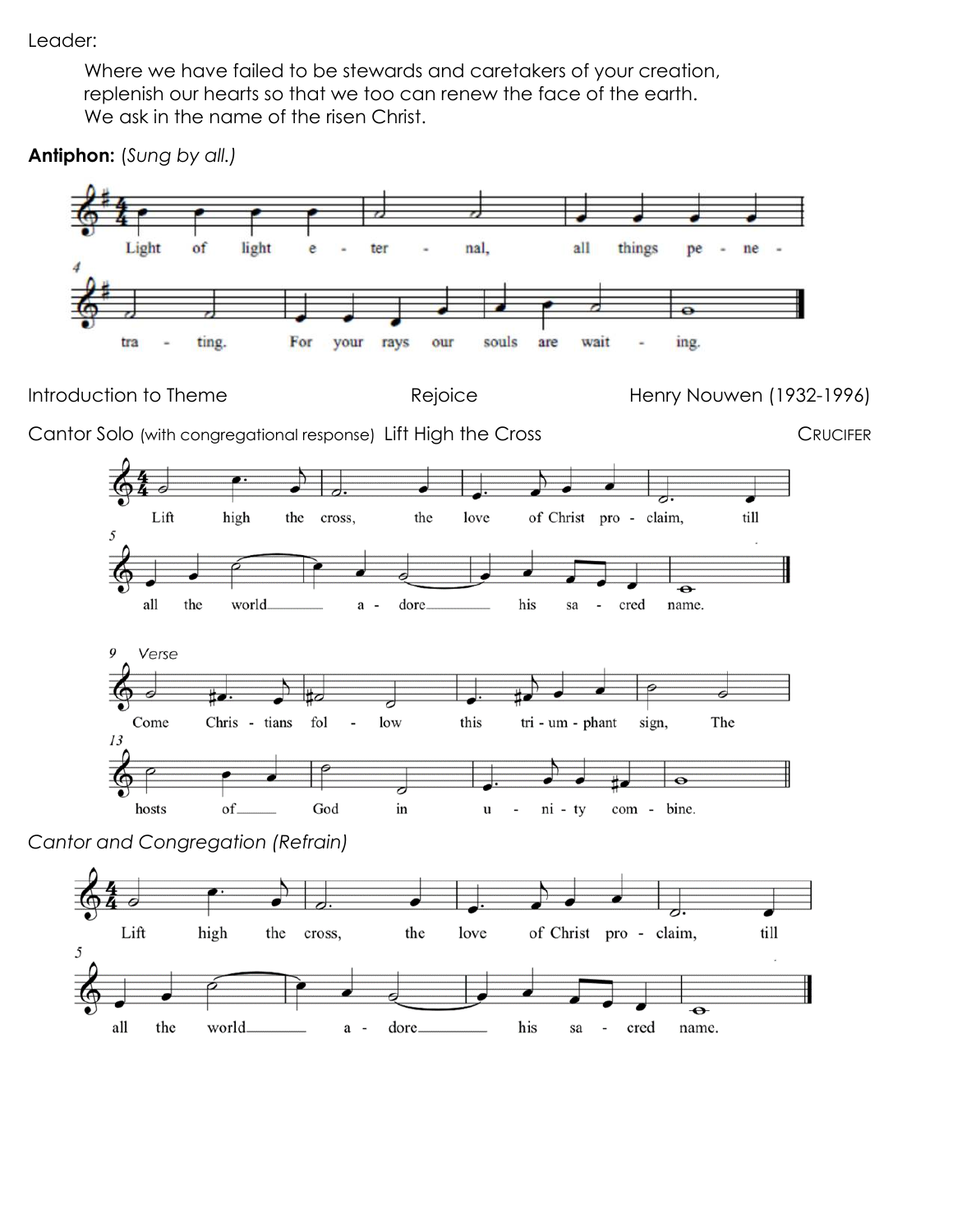

\*Please stand as you are able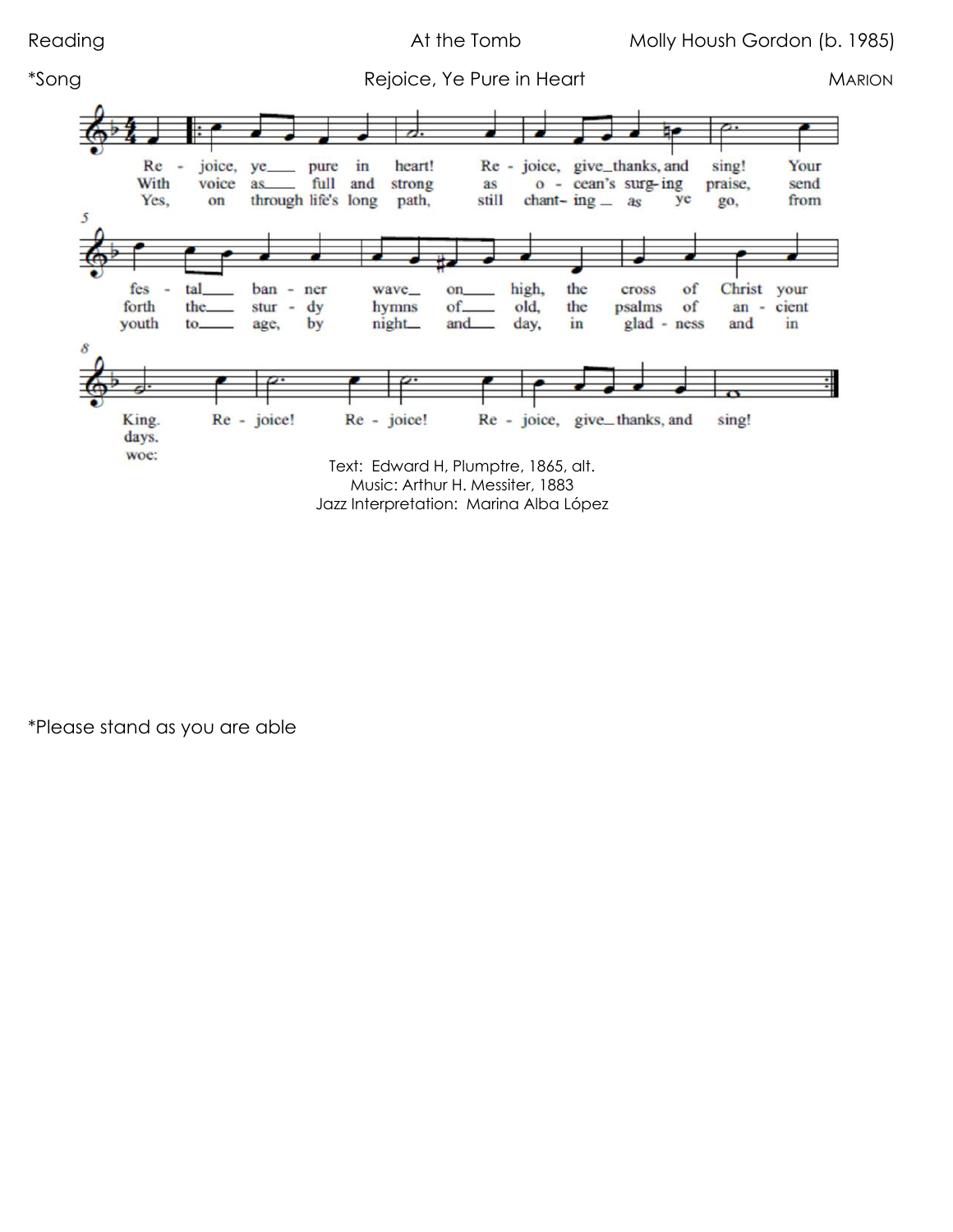Psalm **Psalm 150** 

(New Revised Standard Version)



Reading Morning Poem Mary Oliver (1935-2019)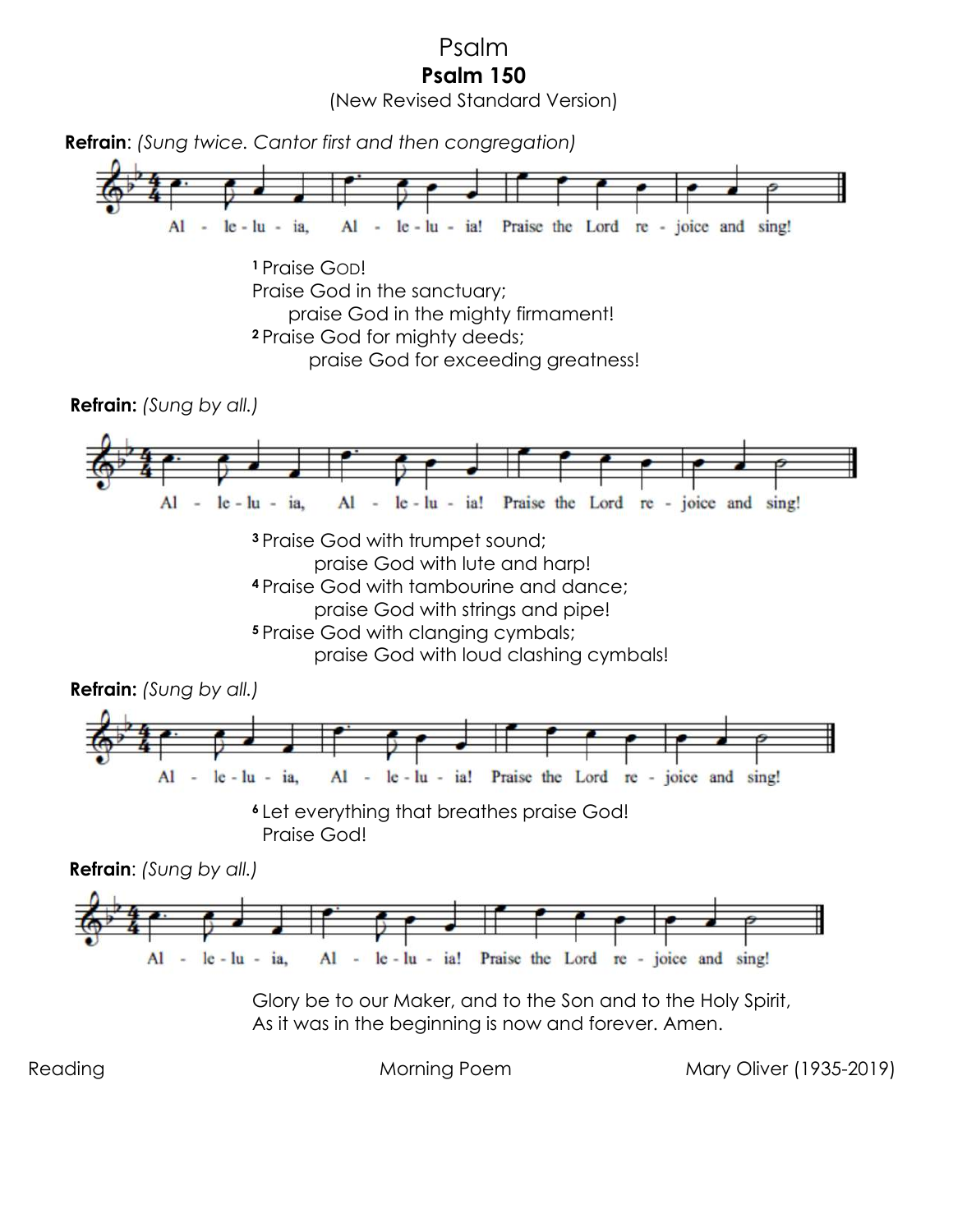

# Community Meditation

During this time of quiet meditation, we are reminded that we are not alone. Let this time be for you an invitation to approach God as you are in this very moment.

**Candle Table:** Light a candle as a reminder that God's light overpowers the darkness.

Reasons for Rejoicing: We can sometimes overlook a reason to rejoice (feel or show great joy). Write down a *specific* reason for rejoicing in one or more of the following categories, beginning with "I rejoice in…"

- Nature
- The church
- The community
- Family
- Friends
- Food
- Experiences

**Communion Table:** No matter where you are on life's journey, you are invited to the Table to partake of the bread and the cup, reminders of Christ's compassion for all—no exceptions. Come as you are.

**Chime Table:** At the chime table, remember and relive a time in your life of rejoicing. Thank God in prayer and celebrate that moment by striking the chime.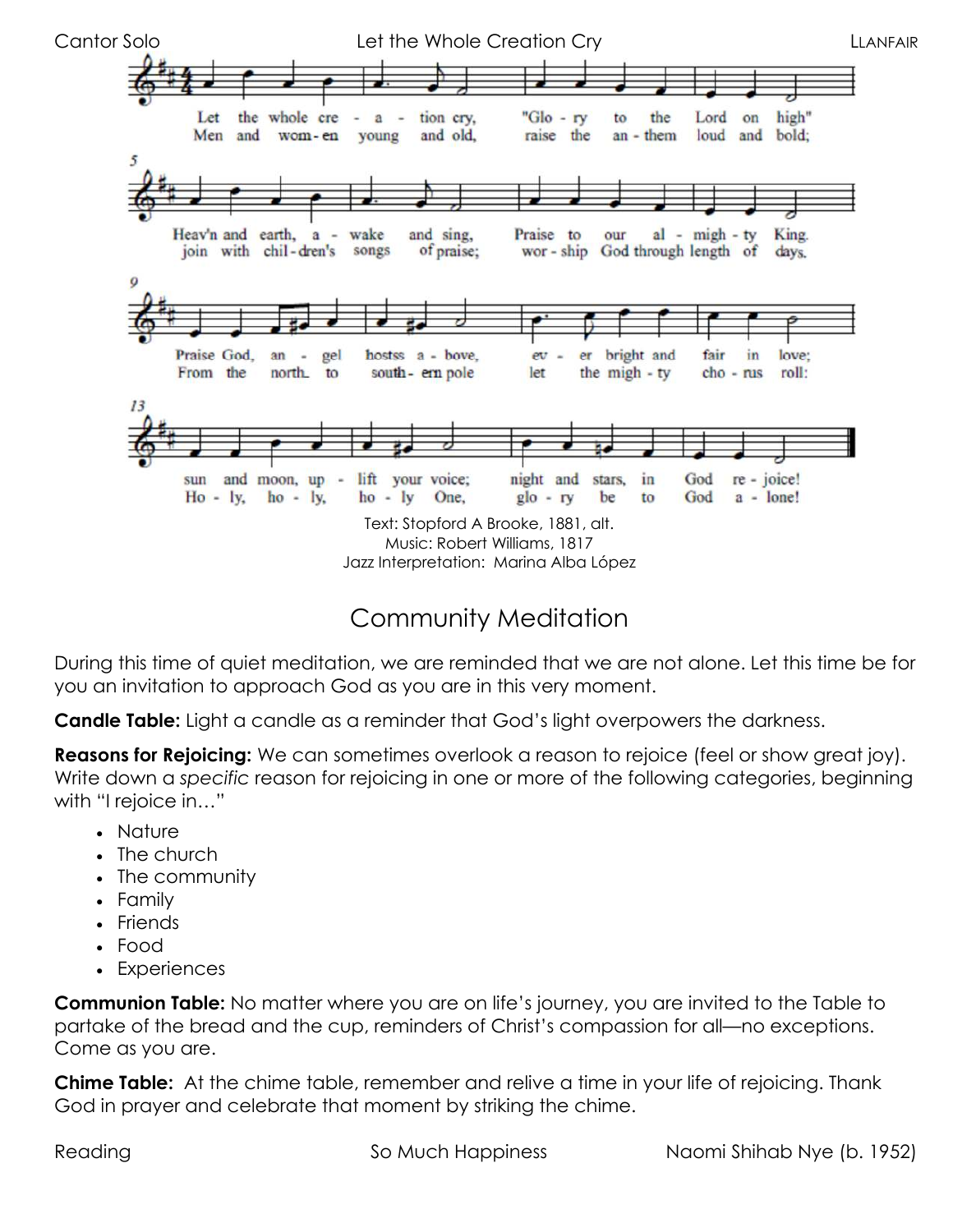

TEXT: Michael Morgan, 2011, admin. Faith Alive Christian Resources MUSIC: Medieval French carol, P.D Michael Morgan © 2011, admin*. Faith Alive Christian Resources.*  Streamed and reprinted through OneLicense.com. #A724866. All Rights Reserved.

Prayers

#### Prayer

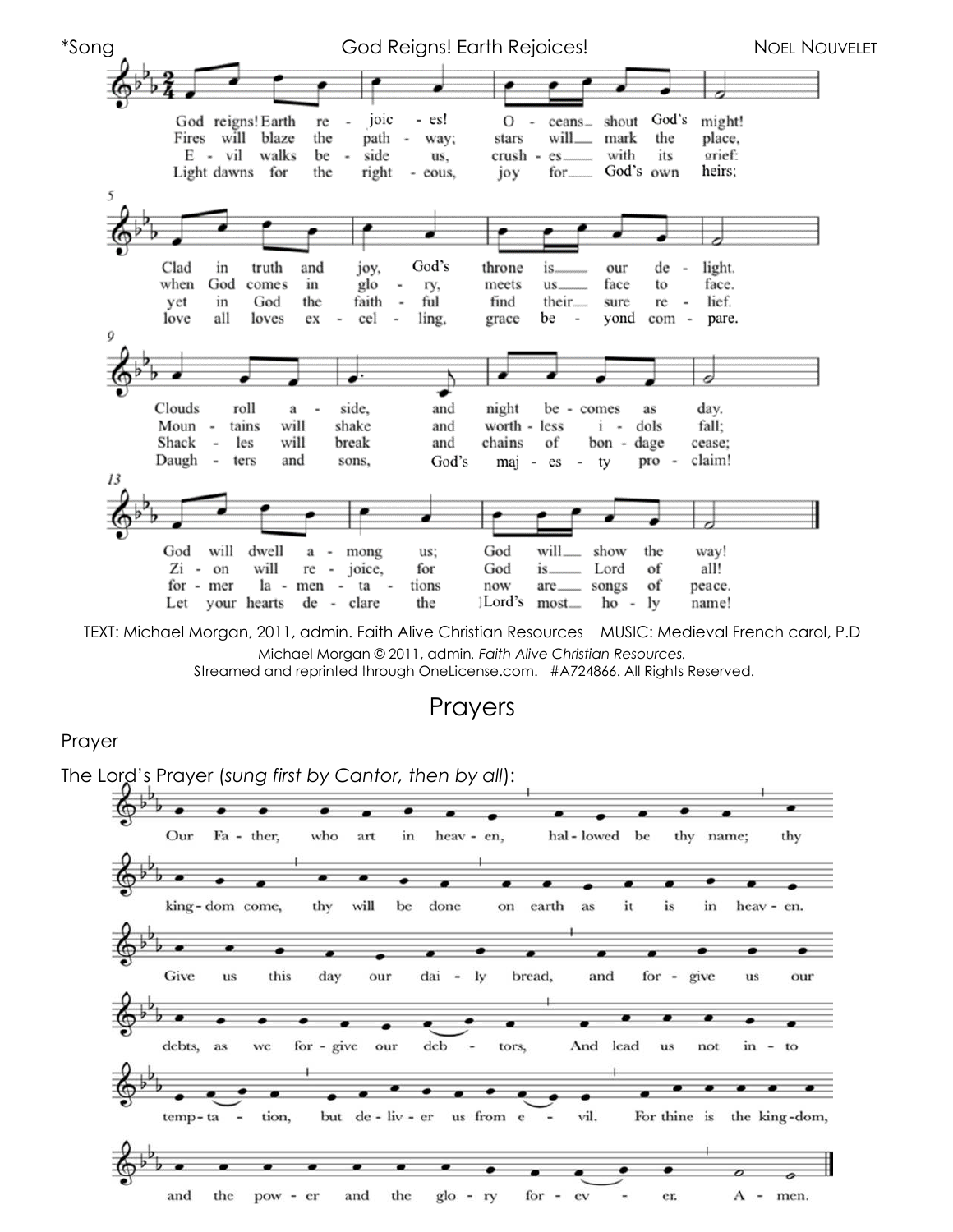# Going Out

#### **Benediction**

Leader: Go now and rejoice in the Lord always. Do not be afraid or worried about anything but in everything trust God and pray.

Dismissal Hymn: (sung first by Cantor and then all join.)



(continued on next page)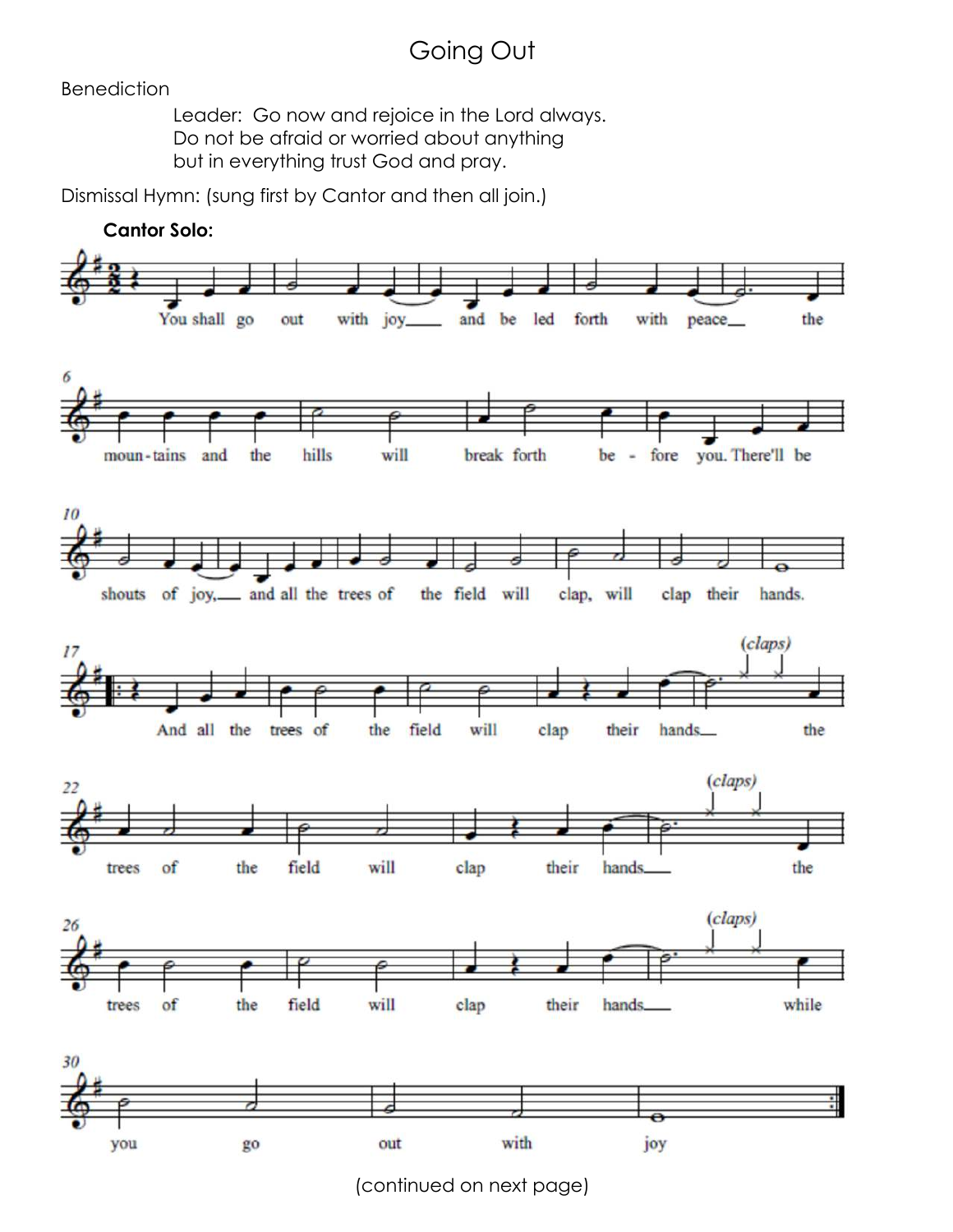

**Leader:** May God rejoice over you with gladness. May Christ renew you in his love. **Amen.** 

Postlude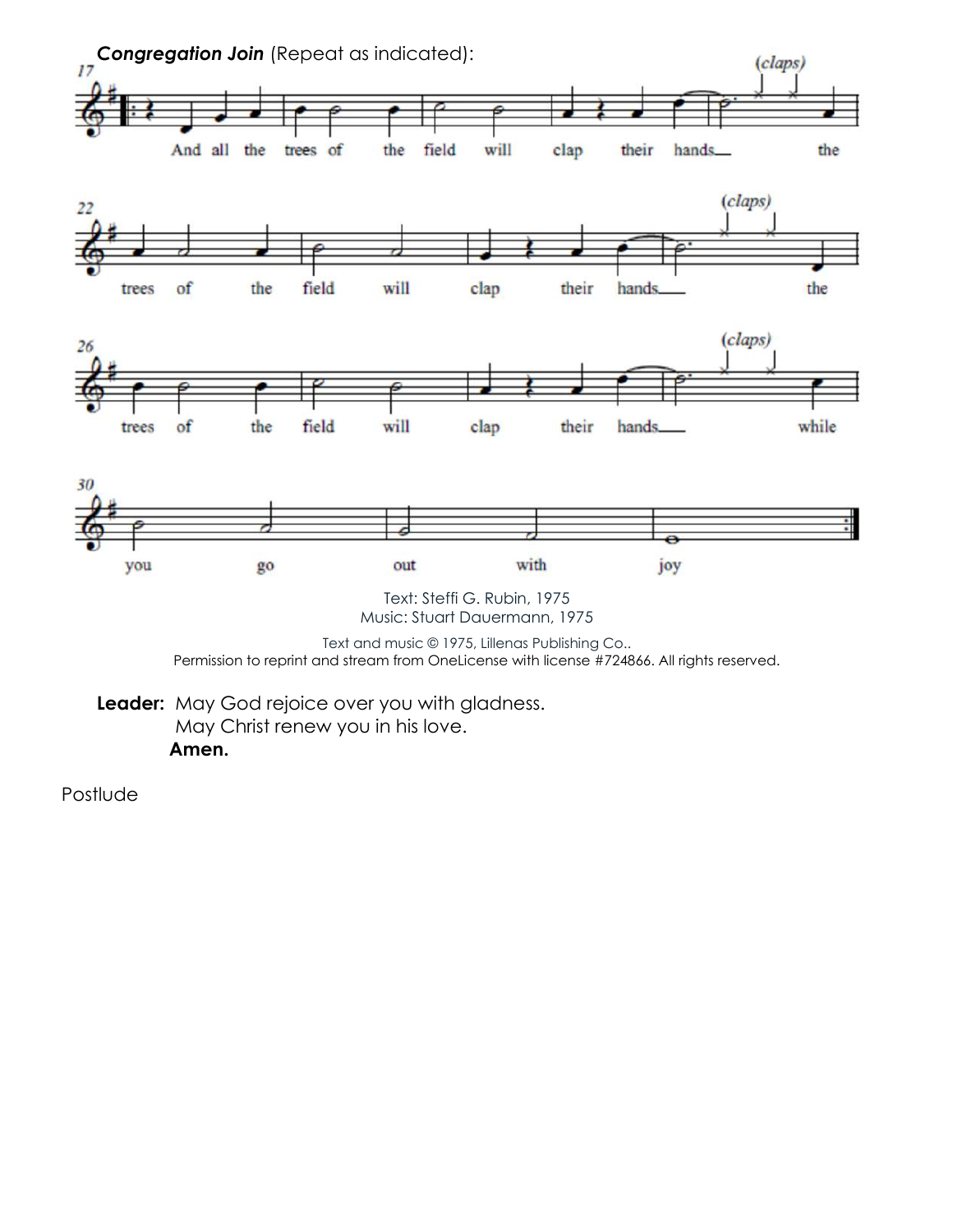

#### **PARTICIPANTS**

**Musicians** Maria Alba López, vocals Tim Hansen, guitar Kyle Cantrell, bass Carter Pearson, drums

> Readers Bess Lee Joe Lee Linda Abe

> > Staff

Linda Abe, Jazz Vespers Ministry Will Jewsbury, Interim Pastor Jan Harrington, Director of Music Garrett Spoelhof, Director of Jazz Vespers Braeden Janes, Director of Online Worship Jimmy Diskin, Livestream Mixing

Meet and Greet Reception in Chapel Gathering Space to meet our incoming pastor Kyrmen Rea and the jazz musicians.

Jazz Vespers will be on hiatus during June and July, Jazz Vespers will resume in August. Have a wonderful summer!

#### Acknowledgements and Sources:

**Joy:** Henry Nouwen, https://henrinouwen.org/meditations/joy-2/, accessed May 2022; **Lift High the Cross:** © 1974 Hope Publishing Co, permission to stream from OneLicense with license #724866; **At the Cross:** Molly Housh Gordon, https://www.uua.org/worship/ words/poetry/holy-week-triptych, accessed May 2022; b. 1985); **Morning Poem**: Mary Oliver, in *Dream Work,* © 1986, The Atlantic Monthly Press, https://wordsfortheyear.com/2020/05/08/morning-poem-by-mary-oliver/, accessed May 2022; **So Much Happiness:**  Naomi Shihab Nye, from *Words Under the Words: Selected Poems* by Naomi Shihab Nye, copyright © 1995, https://poets.org/ poem/so-much-happiness, accessed May 2022; **God Reigns! Earth Rejoices:** Michael Morgan, © 2011, admin. Faith Alive Christian Resources; **You Shall Go Out With Joy:** Steffi Geiser Rubin and Stuart Dauermann, © 1975 Lillenas Publishing Company, permission to stream from OneLicense with license #724866.

Permission to podcast/stream the music in this service obtained from ONE LICENSE with license #A724866. All Rights Reserved.